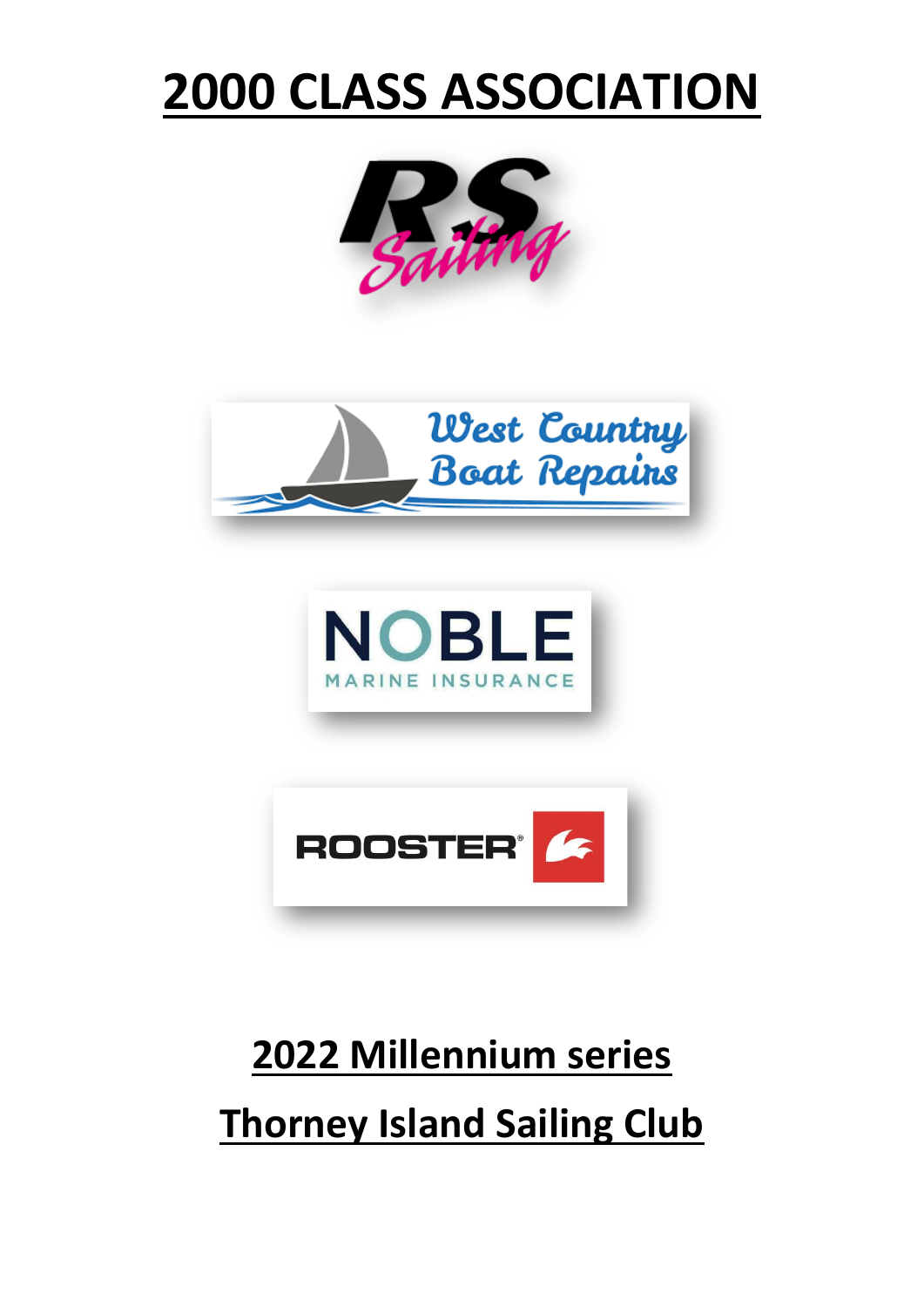# **The Organising Authority is the Sailing Club in Conjunction with the 2000 Class Association**

# **NOTICE OF RACE**

#### 1.0 **RULES**

- 1.1 The regatta will be governed by the rules as defined in *The Racing Rules of Sailing 2021–2024*.
- 1.2 The 'Measurement Rules', 'Event and Series Rules', and the '2022 Millennium Series Rules' of the 2000 Class Association shall apply.

All documents are available on the Class Association website.

- 1.3 Competitors should note that the Organising Authority implements the RYA Racing Charter and that they will be expected to sail in compliance with it. The charter can be found at the front of the RYA edition of the Racing Rules of Sailing 2021–2024 or on the RYA website at www.rya.org.uk/racing/charter
- 1.4 The RYA Arbitration of the RYA Rules Disputes procedures shall apply (for information, go to www.rya.org/uk/go/rulesdisputes). The outcome of an RYA Arbitration can be referred to a protest committee, but an arbitration cannot be reopened or appealed. This changes RRS Part 5B, Rule 63.1.
- 1.5 The Equipment Rules of Sailing shall apply.
- 1.6 The sailing instructions may also change the Racing Rules.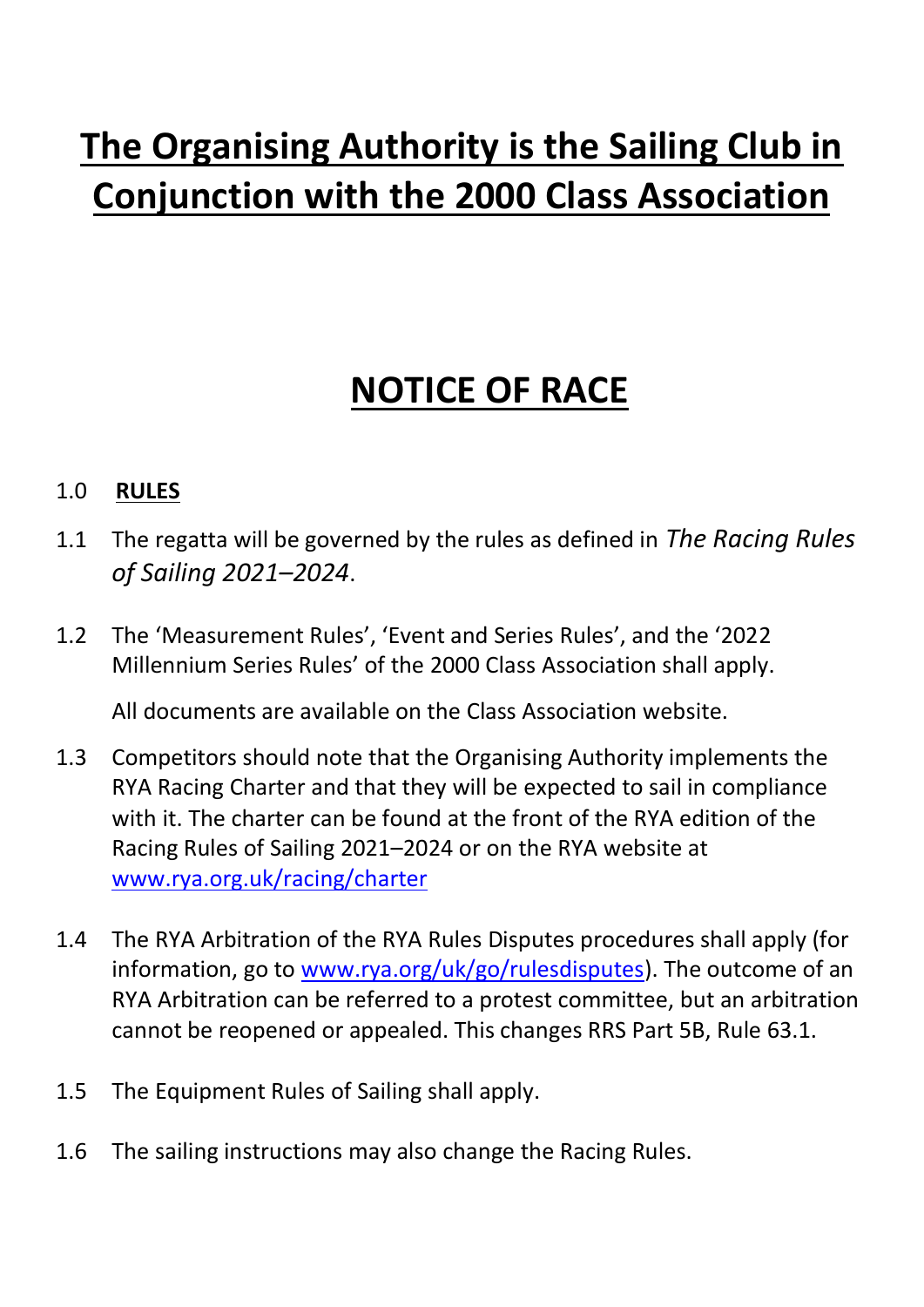#### 2.0 **ADVERTISING**

2.1 Boats are required to display advertising chosen and supplied by the Organising Authority.

### 3.0 **ELIGIBILITY & ENTRY**

- 3.1 The regatta is open to all boats of the 2000 class that meet the obligations of the 2000 class rules.
- 3.2 Either the helm or crew of the boat shall be a member of the 2000 Class Association or otherwise meets the requirements of 2000 Class Measurement Rule 5.2.

#### **3.3 Eligible boats shall enter by midnight on 13/07/2022**

Payment details can be found on the entry form

#### CLICK HERE FOR THE ENTRY FORM

- 3.4 If it is known at registration that a crew will be changed, then all crews shall be registered with the Race Committee including which days they will be sailing. Any subsequent crew changes during the event shall require written approval by the Race Committee.
- 3.5 A Junior Entry comprises a Helm and Crew where both are under 21 on the last day of the event.
- 3.6 The Organising Authority may acknowledge receipt of entries and payment.
- 3.7 Parent/Guardian Declarations: All helms and crews under 18 years of age during the event shall submit signed Parent/Guardian Declarations as part of the entry process and submit details of the person(s) acting in loco parentis at registration.
- 3.8 The Organising Authority may cancel the event, cancel classes and reject or cancel entries in its absolute discretion, subject to RRS 76.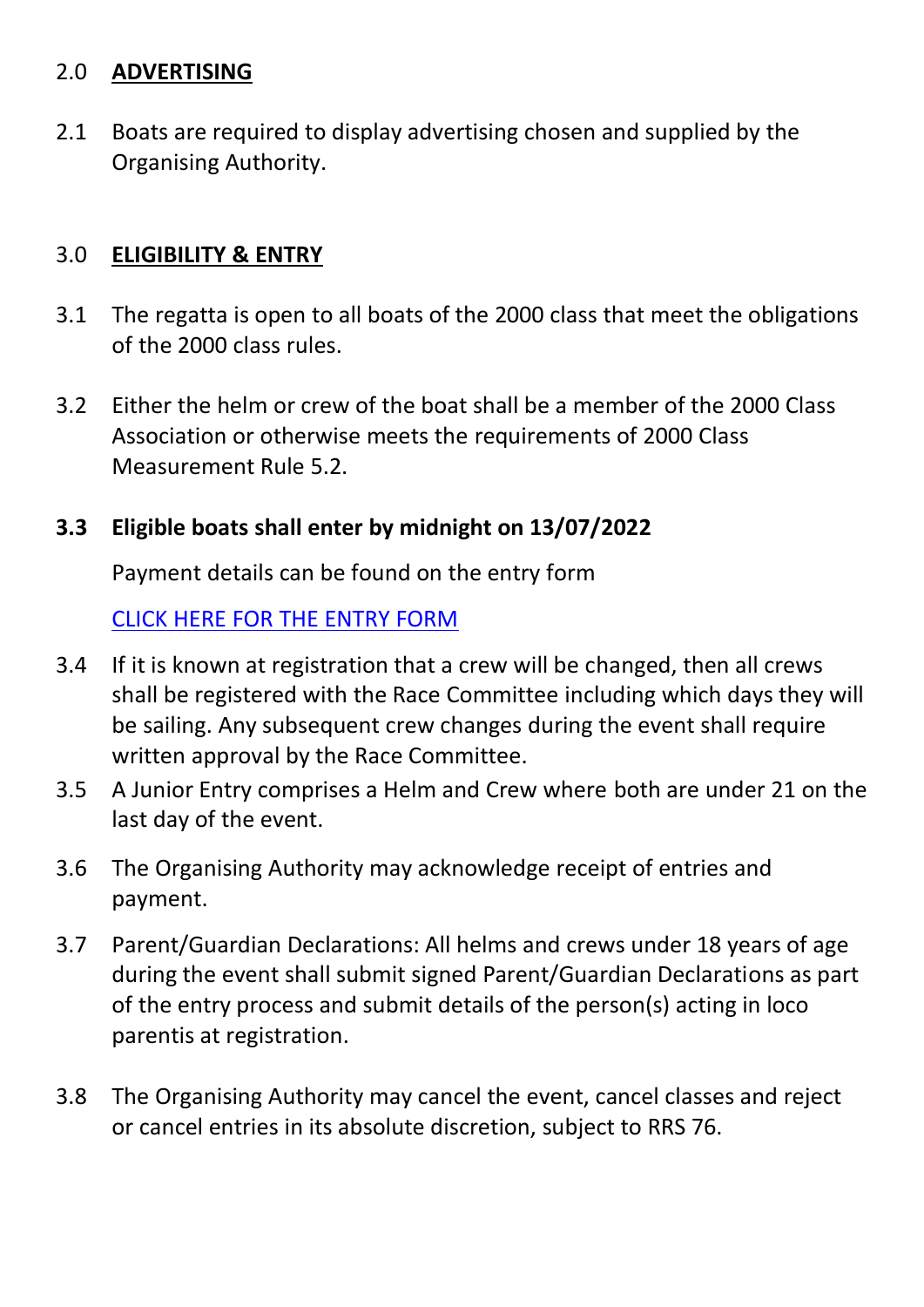# 4.0 **FEES**

# 4.1 Entry fee is **£30.00 per boat/weekend**

# **£15 per boat/one day**

**4.2** Entry fees for Youth competitors (aged 21 years or under and in full time education on) **Helm only £20.00 per boat.**

# **Helm and Crew £15.00 per boat.**

- 4.3 Entries will only be accepted when payment in full has been made.
- 4.4 Should the Organising Authority cancel a class or reject an entry they shall refund the entry fee in full.
- 4.5 Should the Organising Authority cancel the event within 36 hours prior to the scheduled start of race 1 any refunds will be at the sole discretion of the Organising Authority.

#### 5.0 **SCHEDULE**

- 5.1 Registration: Boats shall register in the Clubhouse between 0930 1030
- 5.2 An event safety briefing will be held in the clubhouse at 1045hrs.
- 5.3 It is intended to run 6 races split over 2 days. The schedule of races is set out in 5.5 but may be changed by the Race Committee depending upon prevailing weather and conditions.
- 5.4 It is intended to run races back-to-back.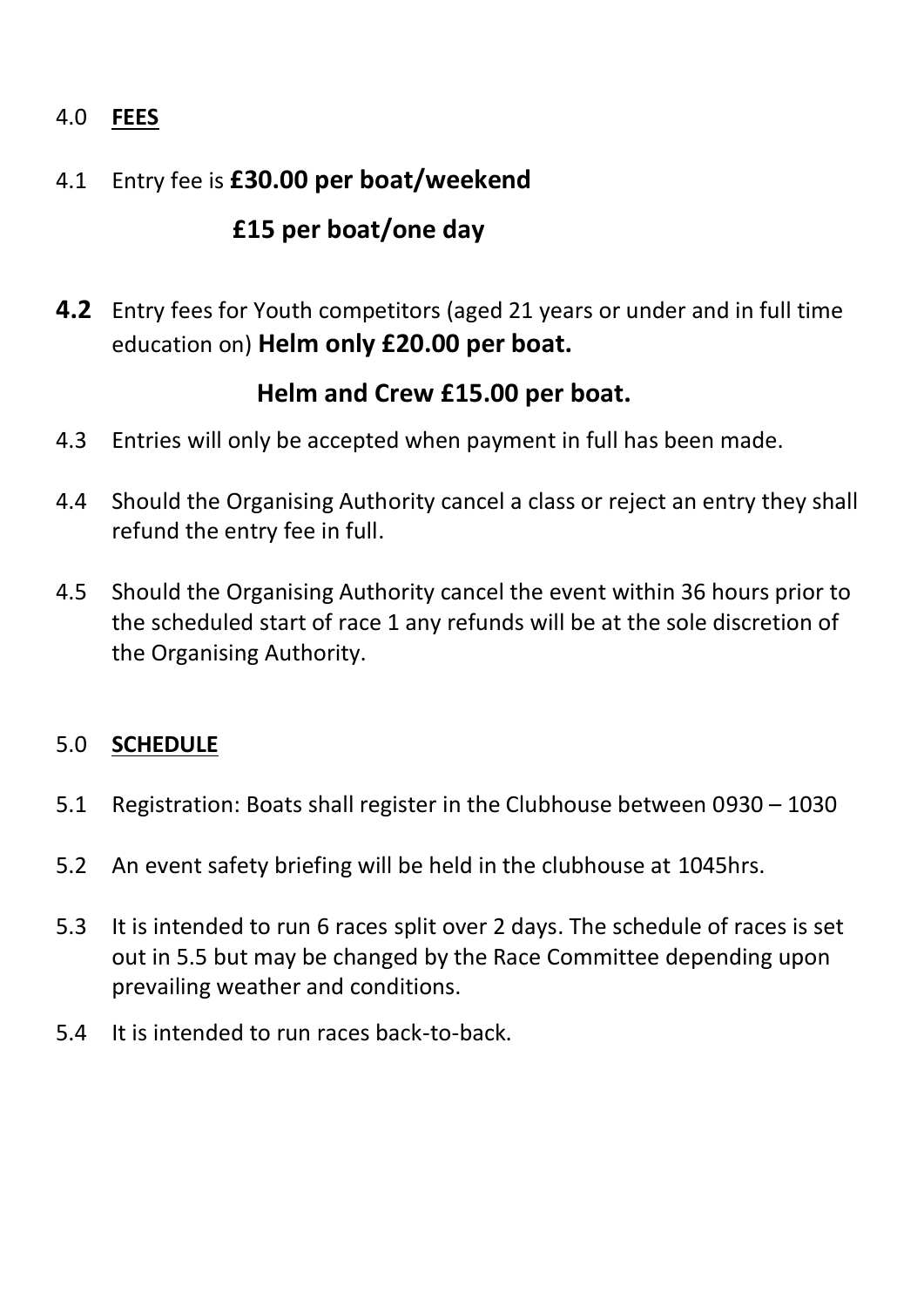| Day      | <b>Warning</b>              | <b>Time</b> |                        |
|----------|-----------------------------|-------------|------------------------|
| Saturday | <b>First Warning Signal</b> | 1225        | Race 1                 |
| Sunday   | <b>First Warning Signal</b> | 1100        | First race of<br>day 2 |

### 6.0 **MEASUREMENT**

- 6.1 Boats, equipment and sails may be weighed, measured, or inspected for compliance with class rules prior to, during or after racing.
- 6.2 Inspections may be carried out by the Technical Committee (Rule 92) or their appointed representative.

#### 7.0 **SAILING INSTRUCTIONS**

7.1 Sailing Instructions will be available online at the Class Association and Thorney Island Sailing Club website.

#### 8.0 **VENUE**

8.1 Racing will take place out of Thorney Island Sailing Club.

# 9.0 **THE COURSES**

- 9.1 The courses to be sailed will be within the Thorney Channel and Chichester Harbour.
- 9.2 Course diagrams will be included in the Sailing Instructions.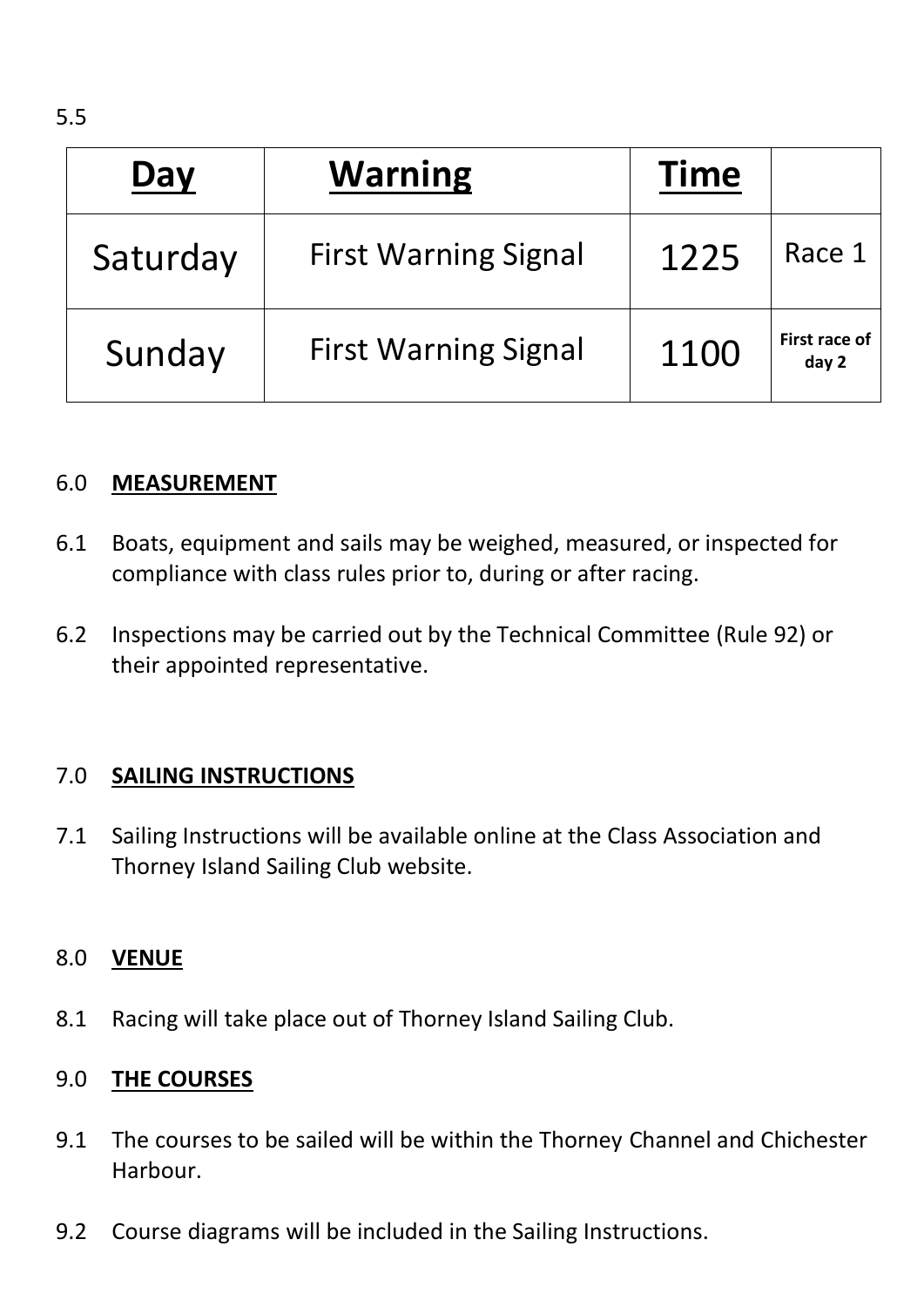#### 10.0 **PENALTY SYSTEM**

**10.1** Rule 44.1 is changed so that the Two Turn Penalty is **replaced by the One Turn Penalty.**

#### 11.0 **SCORING**

- 11.1 One race is required to be completed to constitute a series.
- 11.2 (a) When fewer than four races have been completed, a boat's series score will be the total score of her races.

(b) When from four to six races have been completed, a boat's series score will be the total of her race scores excluding her worst score.

(c) When seven or more races have been completed, a boat's series score will be the total of her race scores excluding her worst two scores.

#### 12.0 **SUPPORT BOATS**

All support boats shall be registered with the organizing authority and will be required to comply with event support boat regulations.

All support boats shall clearly display any identification supplied at registration by the Organising Authority at all times while afloat.

Support boats with team leaders, coaches and other support personnel shall stay outside areas where boats are racing from the time of the starting sequence until all boats have finished, or the race committee signals a postponement, general recall or abandonment.

#### 13.0 **BERTHING AND LAUNCHING**

13.1 Boats shall be unloaded, rigged, and kept as directed on the day.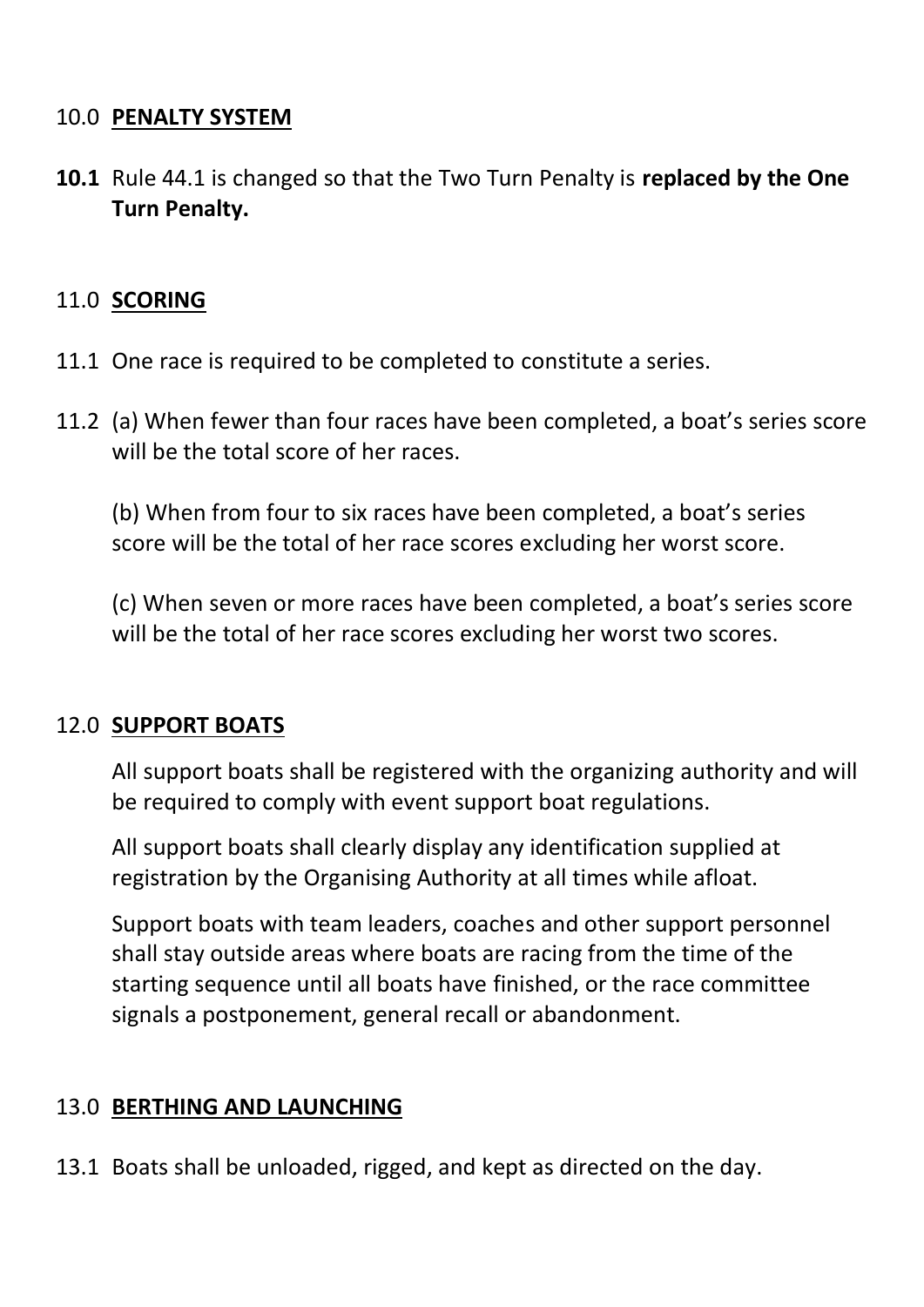### 14.0 **RADIO COMMUNICATION**

Except in an emergency, a boat shall not make voice or data transmissions and shall not receive voice or data communication that is not available to all boats. This restriction also applies to mobile telephones

# 15.0 **PRIZES**

- 15.1 The winners will be awarded first.
- 15.2 Each Millennium series event will have prizes and mementos awarded as follows;
	- a) Medals for top 3 helm and crew overall.
	- b) Medals for leading 'Family Junior' team.
	- c) Memento for all teams taking part in their first 2000 class event.
	- d) Sponsor prize for the team (outside the top 3), with the most consistent (lowest) score in all races.
	- e) Sponsor prize for the leading team that has not won a sponsor prize so far during the year.
	- f) Prizes as provided by the host club.
- 15.3 Other prizes may be awarded at the discretion of the Organising Authority.

#### 16.0 **RIGHTS TO USE NAMES & LIKENESSES**

Competitors automatically grant to the Organising Authority and their sponsors without payment the right in perpetuity to make, use and show any motion pictures, still pictures and live, taped, or filmed television of or relating to the event.

#### 17.0 **RISK STATEMENT**

Rule 4 of the Racing Rules of Sailing states: 'The responsibility for a boat's decision to participate in a race or to continue racing is hers alone.'

Sailing is by its nature an unpredictable sport and therefore inherently involves an element of risk. By taking part in the event, each competitor agrees and acknowledges that: